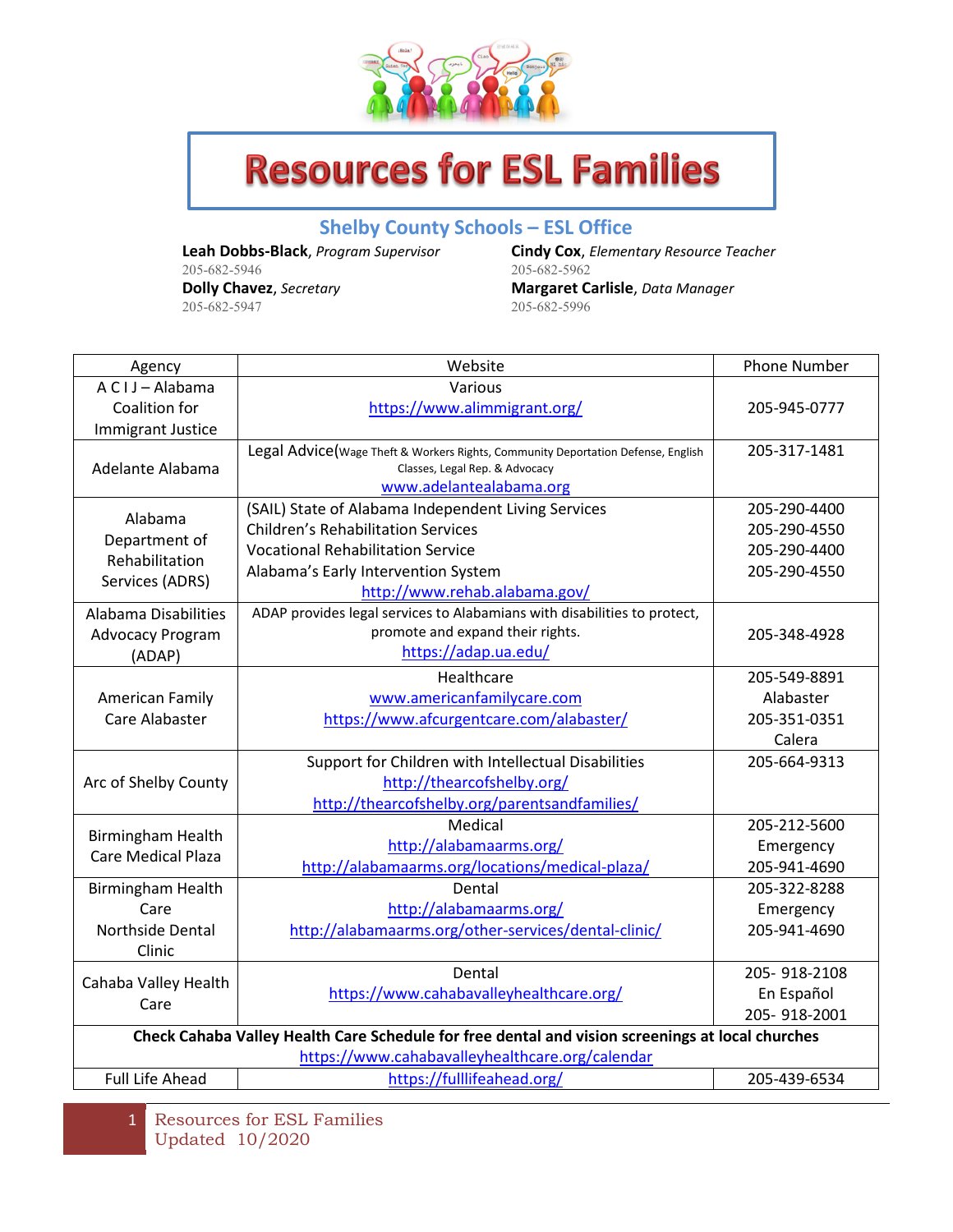| Lion Clinic                                                | Eye care<br>https://alabamalionssight.org/<br>https://alabamalionssight.org/patient_services.aspx                                                        | 800-967-4448<br>205-325-8519                 |
|------------------------------------------------------------|----------------------------------------------------------------------------------------------------------------------------------------------------------|----------------------------------------------|
| <b>Catholic Family</b><br><b>Services</b>                  | Counseling<br>https://www.cfsbhm.org/                                                                                                                    | 205-324-6561                                 |
| Children's of<br>Alabama<br><b>Behavioral Health</b>       | Counseling<br>https://www.childrensal.org/behavioral-health                                                                                              | 205-638-9193                                 |
| DHR-Department of<br><b>Human Resources</b>                | https://dhr.alabama.gov/<br>https://dhr.alabama.gov/county-office-contact/                                                                               | 205-669-3000                                 |
| <b>Equal Access</b><br>Birmingham<br>M-Power Clinic        | <b>Free Medical Treatment</b><br>Wednesdays 4-7 p.m.<br>https://www.uab.edu/medicine/eab/<br>https://www.uab.edu/medicine/eab/patients/clinics           | 205-259-8836                                 |
| Gateway                                                    | Counseling (English only)<br>https://www.gway.org/                                                                                                       | 205-510-2600<br>205-510-2755                 |
| Gonzalez Law Firm<br>Marco A. Gonzalez                     | Attorney<br>https://gonzalezlawllc.com/                                                                                                                  | 205-621-4100                                 |
| Goodenough<br>Counseling and<br>Mediation                  | Counseling<br>www.counselor.wrgoodenough.com                                                                                                             | 205-908-7447                                 |
| <b>Greenvale Pediatrics</b><br>Alabaster                   | Pediatrician<br>https://www.childrensal.org/greenvale-pediatrics                                                                                         | 205-663-9550                                 |
| Dr. Gonzalo<br>Gurmendi, MD                                | Counseling/Therapy<br>http://www.psychiatryassociatespc.com/page_8.html                                                                                  | 205-879-2120                                 |
| <b>Head Start-Main</b><br>Office, Montevallo               | Pre-school<br>https://www.headstartprogram.us/state/alabama                                                                                              | 205-665-9010<br>334-665-5197                 |
| ¡HICA!<br><b>Hispanic Interest</b><br>Coalition of Alabama | Various<br>https://hicaalabama.org/en/home                                                                                                               | 205-942-5505                                 |
| Hispanic Catholic<br>Social Services "La<br>Casita"        | Various<br>https://hcsslacasita.org/immigration/                                                                                                         | 205-987-4771                                 |
| Jefferson State<br><b>Community College</b>                | <b>GED &amp; Adult Literacy</b><br>https://www.jeffersonstate.edu/ged-preparation-adult-<br>education/                                                   | 205-856-7945                                 |
|                                                            | <b>Stacye Thompson</b><br>Coordinator for International Students- Shelby Campus<br>https://www.jeffersonstate.edu/admissions/international-<br>students/ | 205-856-7920<br>205-983-5911                 |
| Kid One Transport                                          | <b>Transportation to doctors</b><br>https://www.kidone.org/                                                                                              | 800-543-7143                                 |
| K & K Insurance                                            | Insurance for uninsured students playing sports<br>https://www.kandkinsurance.com/sites/Sports/Pages/Home.aspx                                           | 1-800-426-2889<br>[Pida servicio en español] |
| The Literacy Council<br>of Central Alabama                 | <b>ESL &amp; Adult Literacy Classes</b><br>https://literacy-council.org/                                                                                 | 205-326-1925                                 |
| The Love Law Firm                                          | <b>Immigration Attorney</b><br>https://loveimmigration.com/                                                                                              | 205-323-8727                                 |

<sup>2</sup> Resources for ESL Families Updated 10/2020